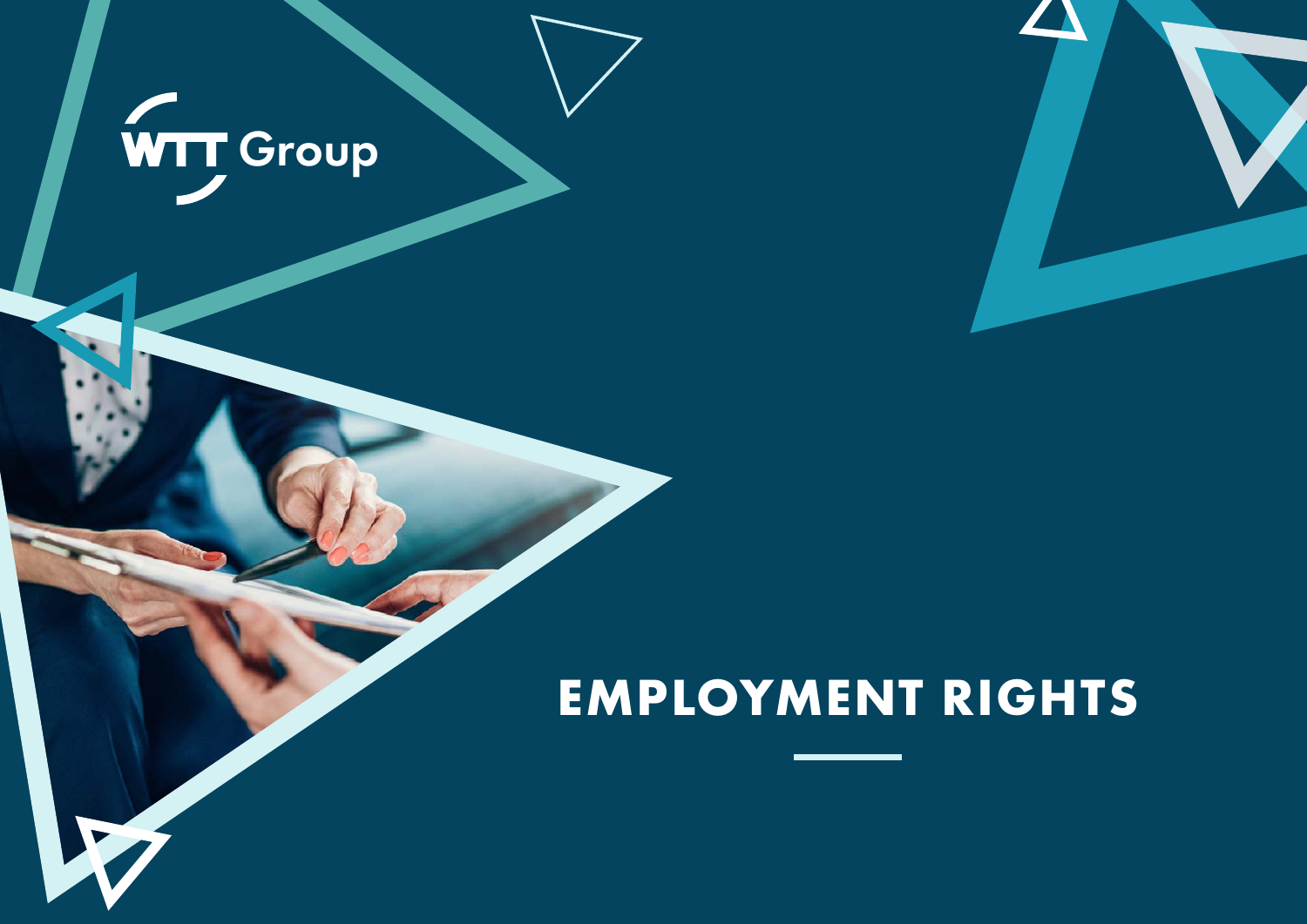## **EMPLOYMENT RIGHTS**





**WTT Group** For more information please contact us at info@wttconsulting.co.uk to book a free consultation.